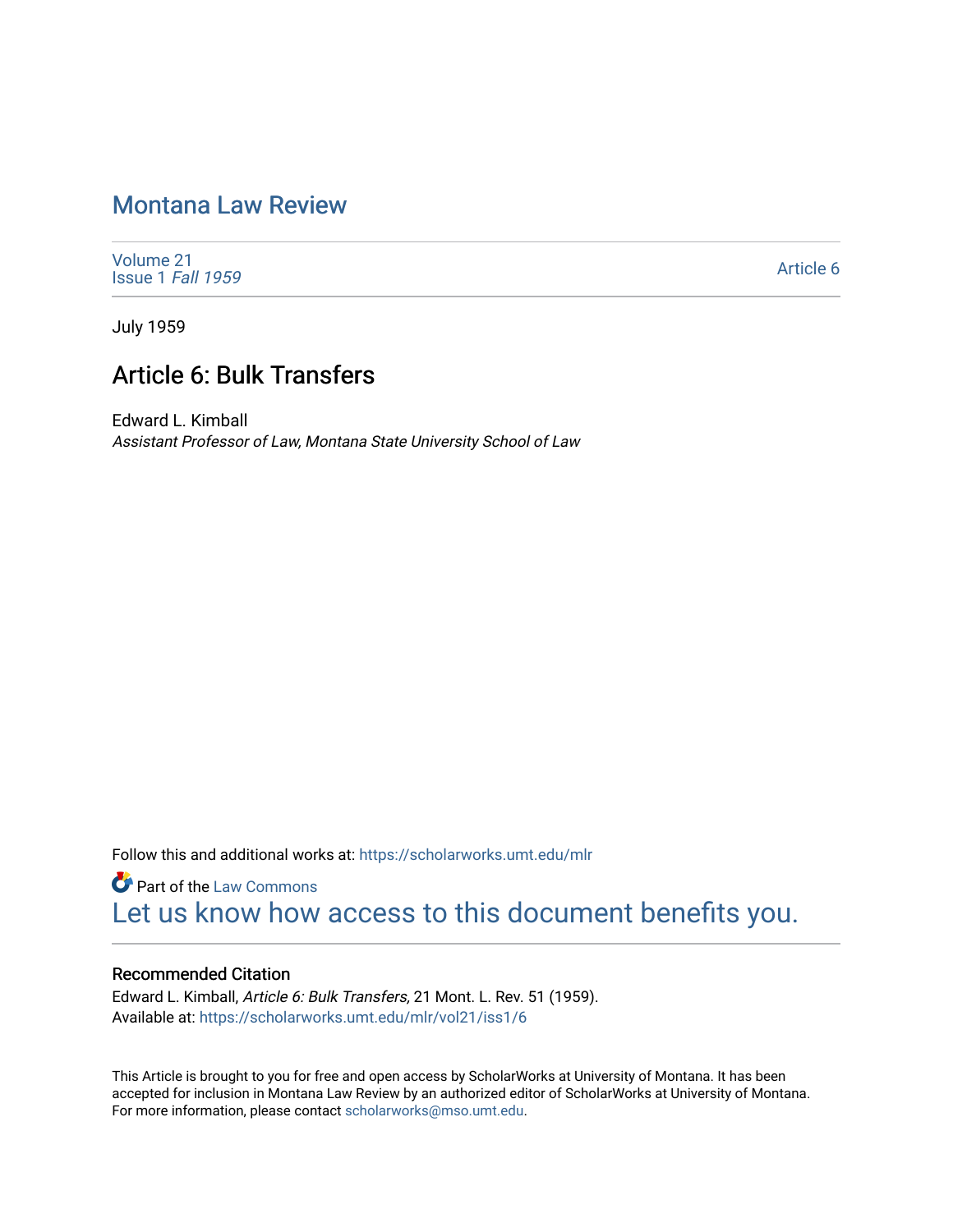# Article **6:** Bulk Transfers **By EDWARD L. KIMBALL\***

About the turn of the century attention came to be focussed on the widespread practice of many hard-pressed or scheming merchants to dispose quietly of their whole stock of goods to a single buyer and disappear, or at least divest themselves of the proceeds to the detriment of their creditors.' Creditors then, as a group, undertook to push for the enactment of preventive legislation. Through "one of the most highly organized, and thoroughly efficient, nation-wide lobbying campaigns ever conducted in the interests of one economic group'" the National Association of Credit Men was successful over a period of about ten years in obtaining the enactment everywhere in the United States of some form of legislation regulating "bulk sales."<sup>3</sup> At the outset a few of the statutes were declared unconstitutional as denials of equal protection and as arbitrary restrictions on the right to contract, but it soon became universally established that this sort of regulation of bulk sales is constitutional.<sup>4</sup>

In the majority of states the bulk sales law undertakes to protect creditors by putting the burden upon the purchaser of goods in bulk to see that the seller's creditors have sufficient notice of the impending sale to take appropriate steps under local law to prevent its consummation or to impound the pioceeds if they think that necessary or desirable. In some states the law goes even further and imposes upon the buyer the duty also of seeing that the sale proceeds are actually applied to the seller's debts.

There can be no doubt that bulk transfer laws create delay and red tape, and set a trap for the unwary buyer, but the legislatures have in every case decided that these drawbacks are outweighed by the benefits of such statutes.

In the following pages the Montana bulk sales statute' will be analyzed and the Uniform Commercial Code article on bulk transfers<sup>®</sup> compared with it.

-Billig, *supra* note 1, at 81.

*ald.* at **72-74; 3** NEW YoRx LAW REVISION COMMISSION, STUDY **OF THE UNIFORM** COMMERCIAL **CODE** 1727 (1955) (hereinafter cited NYLRC, **UCC** STUDY).

 $E.g.,$  the New York statute enacted in 1902 was held unconstitutional in 1905, but a similar statute was upheld in 1916. The Montana statute, enacted in 1907, was upheld in Wheeler & Motter Merc. Co. v. Moon, 49 Mont. 307, (1914), against constitutional, attack.

'REVIsED CODES **OF** MONTANA, 1947, **§§ 18-201** to **-205.** (Hereinafter REVISED CODES **oF** MONTANA are cited R.C.M.) <sup>6</sup>

UNIFORM COMMERCIAL **CODE §§** 6-101 to -111 (hereinafter cited **UCC).**

Published by ScholarWorks at University of M**eg**ntana, 1959 **Research 20 I** 1

<sup>\*</sup>Assistant Professor of Law, Montana State University. B.S. **1953,** LL.B. **1955,** University of Utah; LL.M. 1959, University of Pennsylvania. Member of the Utah Bar.

<sup>&#</sup>x27;Billig, *Bulk Sales Laws: A Study in Econowic Adjustment,* **77** U. PA. L. REv. **72** (1928) ; **GLENN, FRAUDULENT CONVEYANCES AN]D PREFERENCES § 309** (rev. ed. 1940). The related problem of sale by merchants to a friend at less than value, payment of this sum to creditors under a composition agreement in full satisfaction of claims, with the intent later to reenter the business through referred to in the comment to section 6-101 of the UNIFORM COMMERCTAL CODE) is one which is covered by fraudulent conveyances acts, not by bulk transfer legislation.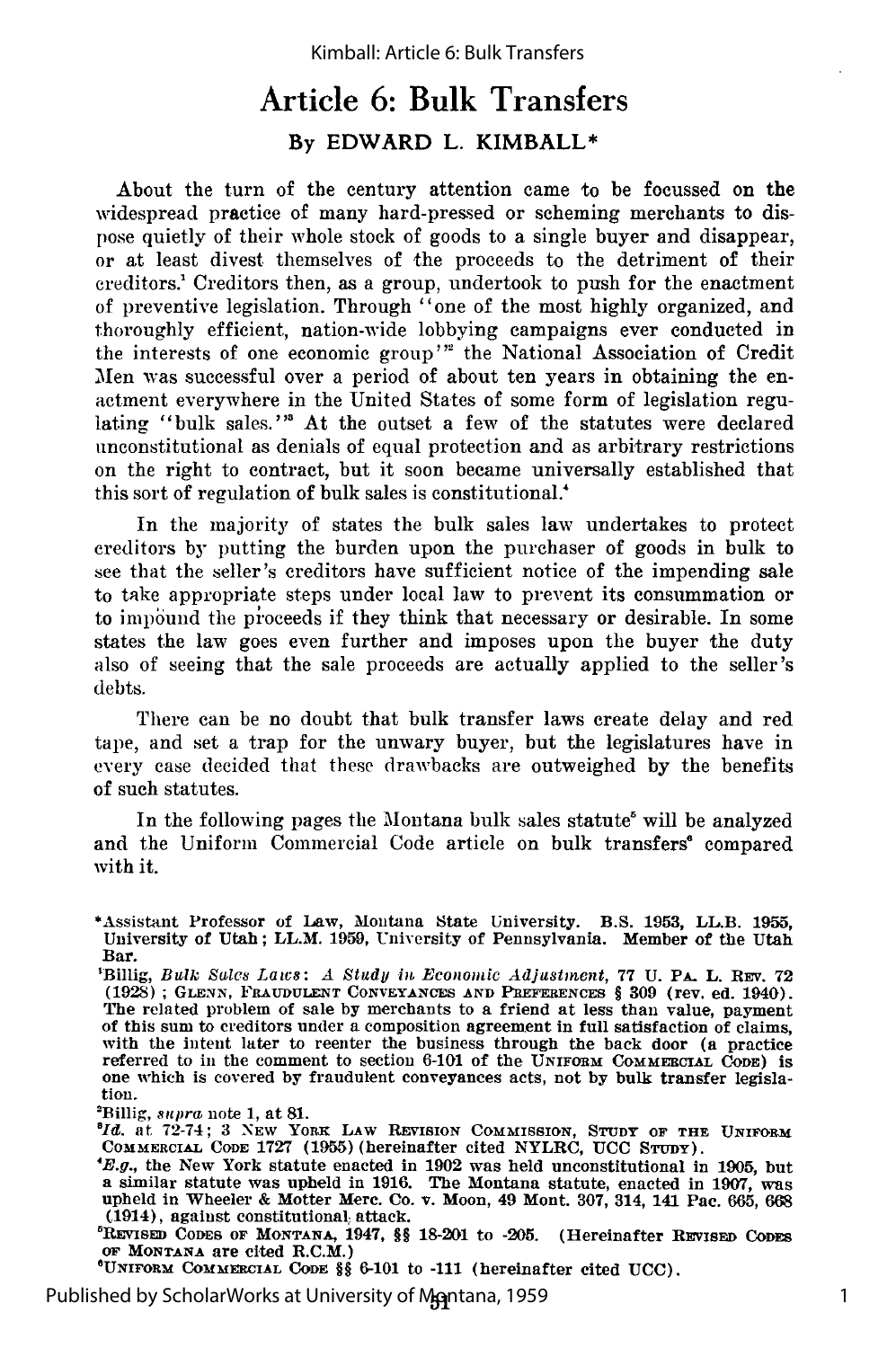#### *Transfers Covered*

The Montana statute governs sales; it uses such terms as *sale in bulk, vendor,* and *every person who shall bargain for or purcahse, in bulk, for cash or on credit.* There is no regulation of bulk mortgages.' This is emphasized by the fact that where the statute originally referred to *sale or transfer* it was reframed to omit reference to transfers other than sales. The only kind of bulk sale which is specifically exempt from regulation is one made by "executors, administrators, receivers, or any public officer acting under judicial process."'

Article 6 of the Uniform Commercial Code is entitled *Bulk Transfers* and is broad enough to encompass all of the many kinds of transfers in addition to sales, subject, however, to a number of important exceptions.<sup>\*</sup> As in Montana, judicial sales are specifically excepted. Sales in the process of judicial or administrative proceedings for dissolution or reorganization of a corporation, where notice is given the creditors, are likewise specially exempted by the Code; such sales are not clearly excepted from the Montana statute but might very well be excluded by judicial construction of the act in light of its purposes. Transfers made to give security are exempted; this provision would serve to repeal the bulk mortgage statutes which some states have enacted, but Montana has no such statute. The Code exempts general assignments and transfers in settlement of a lien or other security interest; these transfers are likewise outside the Montana act. Sales of property which is exempt from execution under state law are excepted from xegulation by article 6. There is no such specific exception in the Montana law, but most courts hold sales of exempt property to be outside the statute.<sup>"</sup> On the other hand the proceeds of sales of exempt property are not themselves exempt, so exclusion of such sales does permit the seller to conceal his receipt of what may be substantial funds.

There are two more kinds of bulk transfers which the Code excepts from regulation by article 6. Adoption of these exceptions would substantially affect existing Montana law. The Code excepts transfers to a person with an established business in the state who gives public notice that he has obligated himself to pay the debts of the transferor in full and is still solvent after taking on that obligation. This is one of the key provisions of article 6 because it pemits the transaction which qualifies to proceed without delay and with a minimum of red tape. The other exception is of transfers to a new business enterprise organized to take over and continue the business which gives public notice that it has assumed the transferor 's debts, provided that the transferor receives as consideration only an interest in the new enterprise subordinate to the claims of creditors. In both cases these sales would be covered by the Montana bulk sales act, but the Code excludes them on the reasoning that the creditors are adequately protected

<sup>-</sup>The majority of courts have held bulk mortgages not included within a bulk sales statute unless specifically mentioned. **1 GLENN, FRAUDULENT CONVEYANCES AND 'REFERENcES § 310** (rev. ed. 1940).

l.C.M. 1947, § 18-205.

The eight exceptions discussed below are subdivisions of **UCC** § 6-103.

**<sup>103</sup>**NYLRC, **UCC** STruny 1744 (1955). This would accord with the usual view that exempt property is not susceptible of fraudulent alienation because there is no pre-<br>judice to creditors in its sale. 1 GLENN, FRAUDULENT CONVEYANCES AND PREFERjudice to creditors in its sale. 1 GLENN, FRAUDULENT CONVEYANCES AND PREFERENCES § 172 (rev. ed. 1940).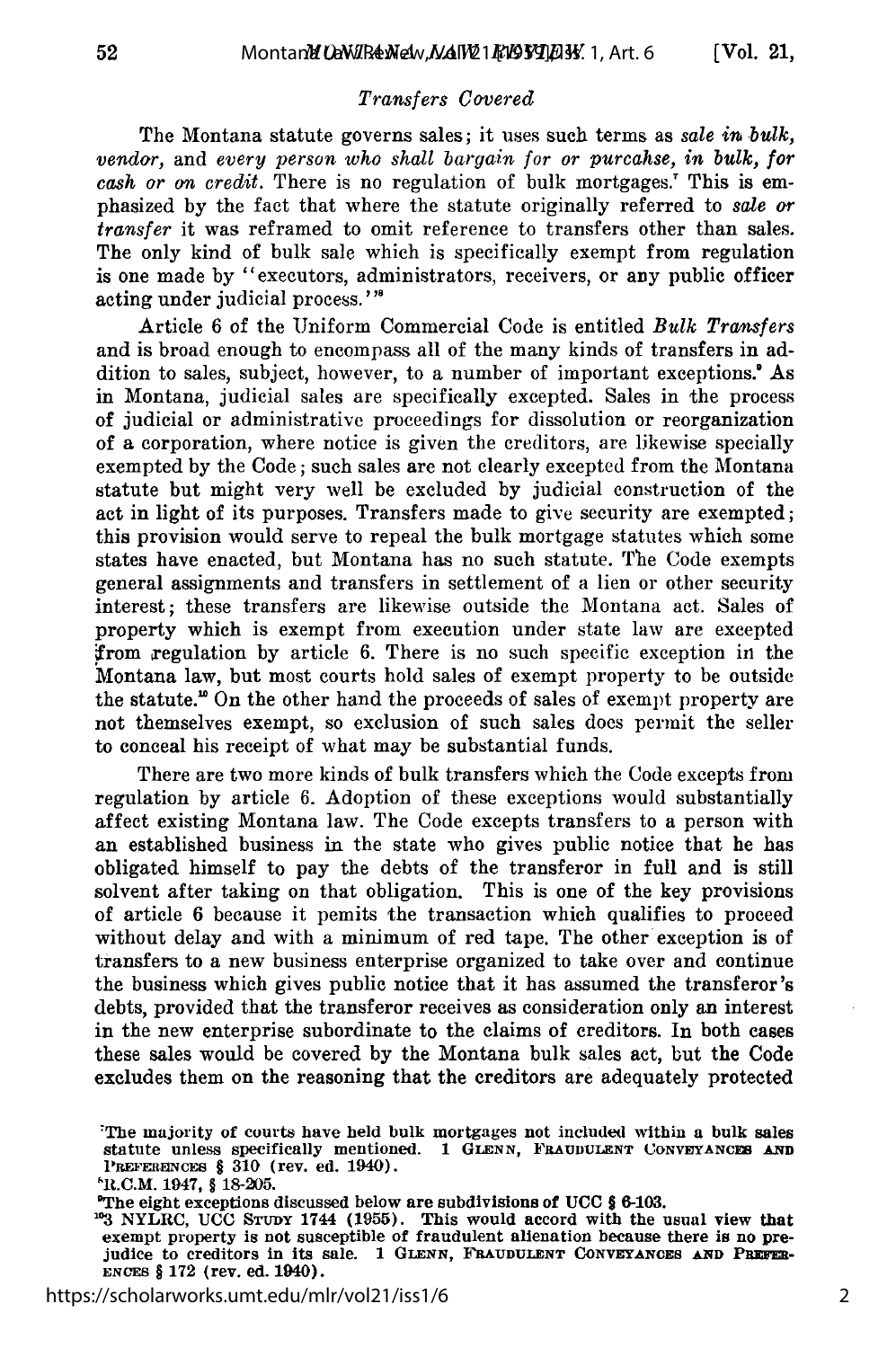by the addition of another party responsible to pay their claims. These seem to be desirable changes in the law. There is, however, no specification what form the public notice should take.

#### *Businesses Included*

The Montana statute does not delineate the businesses to be included. The original statute defined a bulk sale in part as a sale "of goods, wares or merchandise," indicating its principal concern with merchandising businesses.' In *Farrat v. Adamson"* the Montana court held a sale of pool hall fixtures not covered by the bulk sales statute. The court did not base its decision on the ground that a pool hall is not the kind of business which the statute covers, but on the ground that the fixtures are not "goods, wares or merchandise" within the meaning of the statute. In 1931 when the statute was amended to relate to sales in bulk of merchandise *or* fixtures *or* personal property used in the vendor's business it was clearly broad enough to encompass any business enterprise.'

The Code regulates the bulk sales only of those businesss whose principal activity is the sale of merchandise from stock, including enterprises which manufacture what they sell.<sup>"</sup> The accompanying comment justifies this limitation on the ground that only in merchandising businesses is it likely that unsecured credit was extended on the faith of a stock of merchandise. The limitation runs hand in hand with concern of the Code with bulk transfer of inventory as distinguished from fixtures and business personalty. Thus limiting the businesses included will tend to avoid the large amount of litigation there has been in the past about whether a business was covered, but may deprive deserving creditors of needed protection.

#### *Property Included*

As pointed out in the preceding section, the Montana statute which was originally concerned with sale of merchandise now concerns the sale of "goods, wares. merchandise or trade fixtures, or personal property of the vendor's business.'<sup>n5</sup> The *Farrat* case should no longer be good law, because sale of fixtures separately is covered by the amended statute. Conceivably the term *personal property of the vendor's business* could include such items as investment securities or negotiable instruments or other things in action, but it probably would be held not to include them-the statute is directed at the sale of more tangible property.

The Code deals with bulk transfers of "materials, supplies, merchandise or other inventory."'" The transfer of equipment (which is defined in another article of the Code as "goods... used or bought for use primarily in business" $f''$ ) may be a bulk transfer under the Code only if made in connection with a bulk transfer of inventory.<sup>18</sup> In common usage *equipment* has a more limited meaning, but as defined in the Code, "roughly speaking,

**' UCC** *§* **6-102. It has been suggested that a sale of fixtures could probably be "in connection with" a bulk transfer of inventory even though to a different person.**

<sup>&</sup>quot;Laws **of** Montana **1907, ch. 145, § 4,** at **375. <sup>1253</sup>**Mont. **172, 179. 163** Pac. 112, **114 (1917).**

<sup>&#</sup>x27;R.C.M. 1947, § 18-204. **The** disjunctive seems to be precisely used there, even **though** the conjunctive is used in section **18-201.**

**<sup>14</sup>UCC § 6-102. 1 GLENN, FRAUDULENT CONVEYANCES AND PREFERENCES § 311 (rev. ed. 1940), is critical of statutes which are so limited.**

**<sup>-</sup>R.C.M. 1947, § 18-204.**

**<sup>&</sup>quot;UCC § 6-102.**<br>"UCC § 9-109(2).<br>"UCC *§ 0-*109.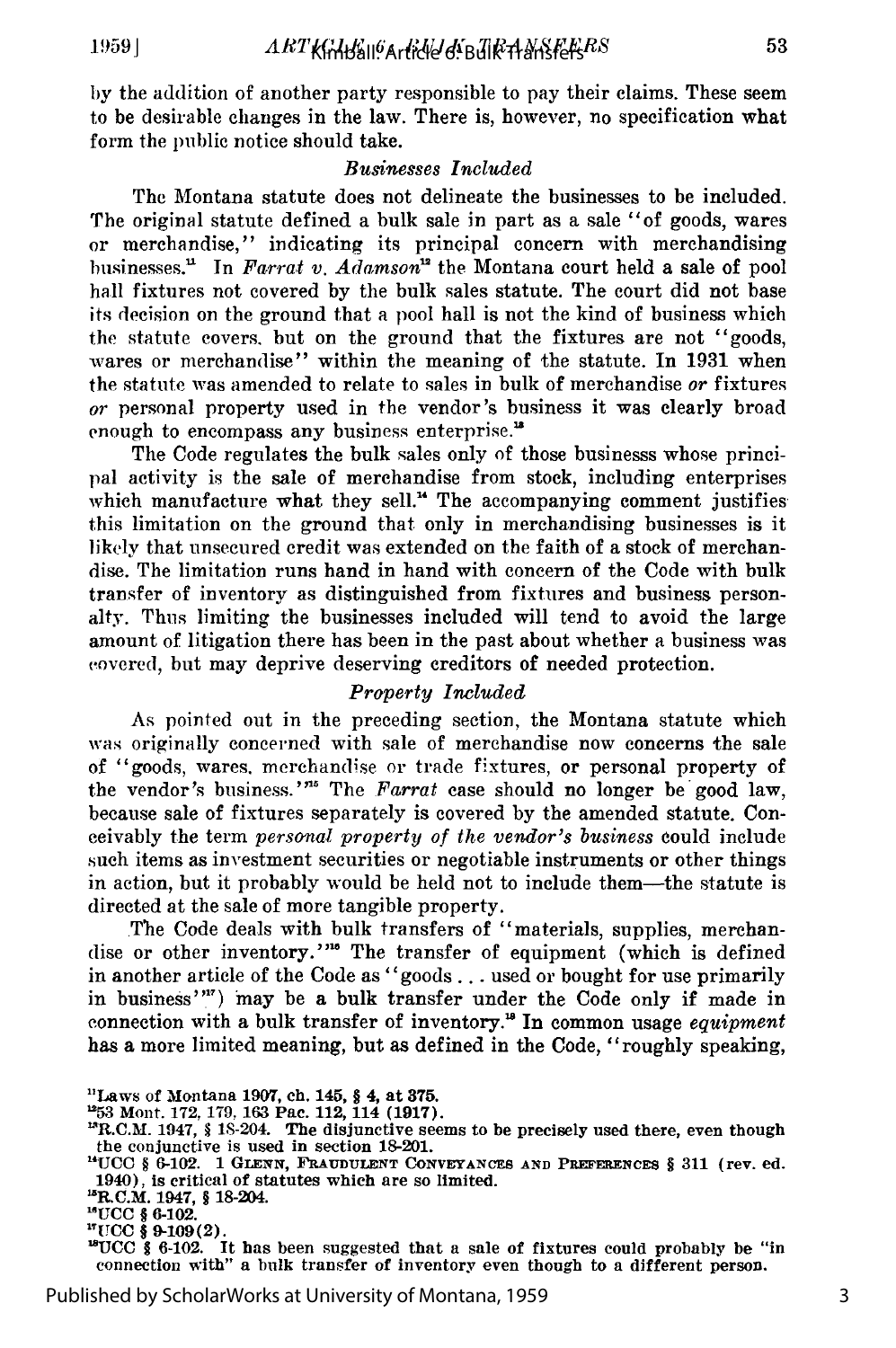it includes all tangible chattels, both real and personal, which are used in any of the included businesses except those specifically excepted." **"'** As the comment, too, points out, the Code is concerned only with transfers of goods, not things in action.

## *Quantitative and Qualitative Requirements*

The original Montana statute designated as a bulk sale one of "an entire stock of goods... out of the usual or ordinary course of business."<sup>20</sup> In 1921 it took its present form, designating as a bulk sale a sale of "an entire stock of a particular character of goods, wares, merchandise or trade fixtures, or personal property of the vendor's business."<sup>21</sup> There need therefore not be a sale of any particular proportion of the vendor's in ventory or other property to constitute a bulk sale so long as there is a sale of all of a particular class. What constitutes a "particular character" of things has not been in issue in the cases.

Under the Code a bulk transfer is "any transfer in bulk and not in the ordinary course of the transferor's business of a major part of the... merchandise.'<sup>22</sup> The transfer of a "substantial part" of the equipment of a business is also a bulk transfer if made in connection with a bulk transfer of merchandise.<sup>28</sup> There is serious question whether *in bulk* has any special meaning in the definition. It could refer to sale in a mass without itemization," but it has also been alleged to refer to a quantitative requirement and to apply to a situation where there are several successive sales within a limited time to determine whether the statute should affect them. $\epsilon$  Perhaps it has no real meaning. The phrase *not in the ordinary course of the transferor's business* refers, in the majority view, to the transferor's personal method of doing business, not to trade custom.<sup>26</sup> The limitation *major part* means more than half; it is to be contrasted with the term *substantial,* used with reference to transfer of equipment." In regard to the foregoing requirements the Code is substantially different from the Montana bulk sales act. *Creditors Benefited*

The Montana law seems to permit only business creditors to take advantage of the statute, contrary to what is "consistently held, under all the statutes."<sup>28</sup> It relates in terms to "creditors of the vendor holding claims due or owing, or which shall become due or owing, for or on account of goods, wares, merchandise and trade fixtures, and personal property used in the business of the vendor purchased upon credit, and... for or on

<sup>&</sup>lt;sup>19</sup>Miller, *The Effect of the Bulk Sales Article on Existing Commercial Practices*, 16 LAW & CONTEMP. PROB. 267, 272 (1951) ; *accord,* 3 NYLRC, UCC **STUDY** 1739 (1955). Though *fixtures* generally has a narrow technical meaning, the New York courts have construed it to include all such things as are customarily and necessarily employed in the merchandising operation; thus the broad meaning which the Code gives to *equipment* is not without precedent. 3 NYLRC, **UCC STUDY** 1739 (1955). 'Laws of Montana 1907, ch. 145, **§** 4, at 375.

<sup>&</sup>quot;'R.C.M. 1947, § 18-204. <sup>2</sup> UCC **§ 6-102.**

*<sup>&</sup>quot;Ibid.*

<sup>&</sup>quot;Feldstein v. Fusco, **205** App. Div. 801, 201 N.Y. Suop. 4 (1923), rev'd *on other grounds,* 238 N.Y. 58, 143 N.E. 790 (1924).

<sup>&</sup>lt;sup>25</sup>Miller, *Bulk Sales Laws: Meaning to be Attached to the Quantitative and Qualitative Requirements Phrases of the Statutes,* 1954 WASH. U.L.Q. 283, **298.**

*<sup>&</sup>quot;Id.* at **312, 325. <sup>2</sup> '**

**HAWKLAND, SALES AND BULK SALES 166 (1958). 213 NYLRC, UCC STUDY 1730 (1955).**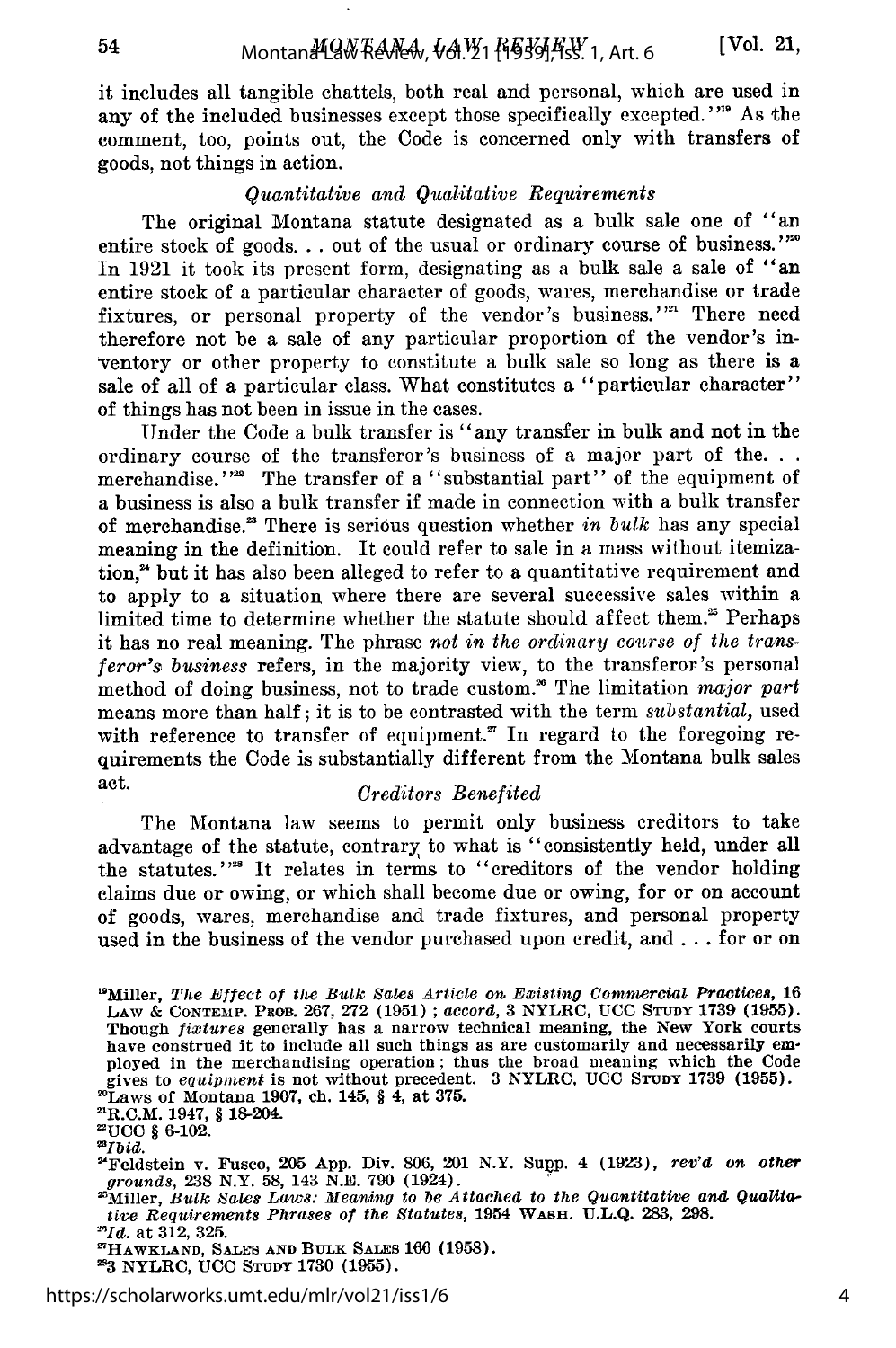account of money borrowed **by** the vendor and used in the business.'" This is much more explicit than the original version, which referred in its major provision to "all the creditors of said vendor."<sup>30</sup> Even then the Montana court said in dictum, "[I]t seems clear that it was intended only to protect creditors incident to the conduct of the business **....** It is a matter of common knowledge that the main purpose of the law is to protect the wholesaler. . **,** It applies to known existing obligations to creditors of the business ... it applies only to claims arising *ex contractu.*"<sup>31</sup> Under the present law, since 1931, those statements should be true a fortiori. Obviously tort creditors would not be protected." Under the statute the creditors benefited will ordinarily have liquidated claims, but apparently they need not be either matured nor liquidated. Contingent claims would seem to be excluded by limitation to "claims due or owing, or which shall become due or owing." It appears that a creditor who has acquired a business claim by assignment prior to the transfer should be able to take advantage of the statute.

Under the Code there is no other express limitation on the creditors who can take advantage of the statute than that their claims must be based upon events occurring before the bulk transfer (that is, before payment or possession by the transferee).<sup>38</sup> The claims may thus be unmatured and unliquidated, but it is uncertain whether they may be contingent.<sup>34</sup> It is likewise uncertain whether a post-transfer assignee of an otherwise includible claim may benefit from the statute.<sup>85</sup>

## *Duty of the Transferee*

The vendee in a Montana bulk sale is now under a statutory duty to demand a sworn statement from the vendor which includes a list of the affected creditors, their addresses and the amount of their claims; a detailed inventory of the property to be sold; and the correct sale price.<sup>36</sup> The vendee must then give the listed creditors notice of the impending sale, describing the property generally and by location and by the name of the owner, either personally or by registered mail at least ten days prior to his making any payment or giving any note." Finally the vendee must see that the purchase money is applied pro rata<sup>38</sup> to the claims of the creditors

- 'Laws of Montana 1907, ch. 145, § 1, at **373.** However, in the same section the statute requires the vendor to state "that there are no creditors holding claims due, or which shall become due for or on account of goods, wares, or merchandise purchased upon credit or on account of money borrowed to carry on the business of which said goods are a part, other than as set forth."
- "Harrison v. Riddell, 64 Mont. 466, 477-78, 210 Pac. 460, 463 **(1922).** The court actually held only that an unliquidated chose in action arising in tort for negligence is not within the bulk sales act.
- *"Ibid.* This accords with the majority view under statutes referring to "all the creditors." **3** NYLRC, **ICC** STUDY **1730 (1955) ;** 1 **GLENN, FRIAUDULENT CONVEY-**ANCES AND PREFERENCES §§ 314, 315 (rev. ed. 1940). "UCC § 6-109.

**83** NYLRC, **UCC STUDY** 1754 **(1955).** "R.C.M. 1947, § 18-201.

*"Ibid.*

<sup>89</sup>The original statute required payment "share and share alike," but in 1915 this was changed to "pro rata."

<sup>-</sup>R.C.M. 1947, § 18-201.

**<sup>843</sup>**NYLRC, **UCC STUDY 1753 (1955).** *But 8ee* Billig, *Article 6-Order Out of Chao,; .A Bulk Transfers Article Enmergeg,* 1952 Wis. L. **REV. 312, 330:** "It would appear to the present writer that tort claimants and holders of contingent claims are also within the meaning of the term 'creditors of the transferor,' as that term is used in the section."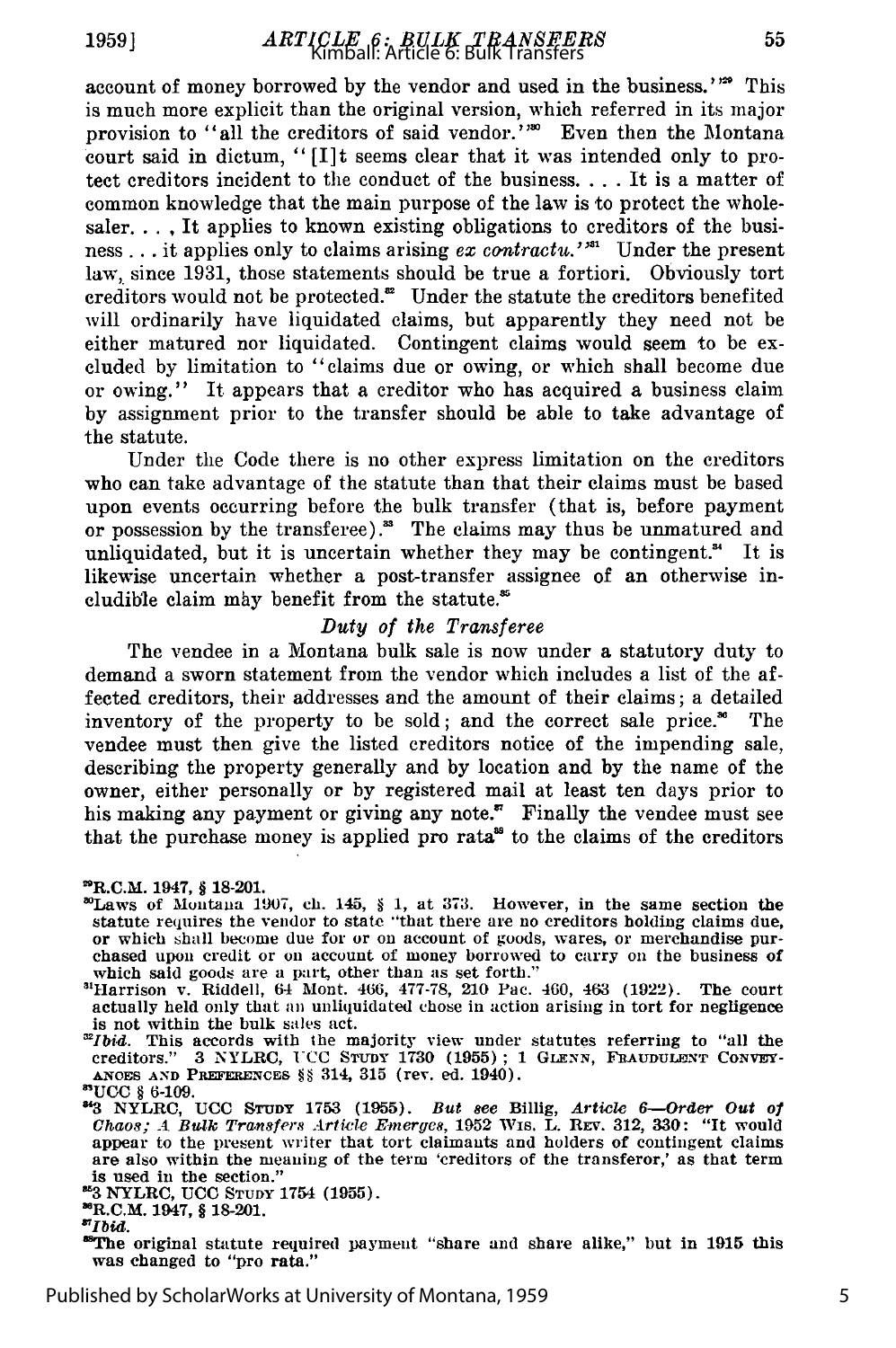listed by the vendor and of the creditors who were not listed but gave written notice of their claim." Note that there is no requirement that the vendor's statement be retained or distributed or exhibited; that service, if not personal, must be by registered mail instead of by certified mail as permitted in some other statutes;" and that there is no time limitation upon payment to the creditors nor upon an unlisted creditor's making claim.

The Code is basically the same with regard to the transferee's duty, yet differs in many details. He must demand from the transferor a sworn list of all creditors, with their addresses and the amounts of their claims, if known, and also a list of persons asserting claims against him which the transferor disputes."' Responsibility for correctness of this list is solely on the transferor. Responsibility is then on both parties to prepare a schedule of the property "sufficient to identify it."" The transferee must give notice personally or by registered mail to all listed persons and also any other persons asserting claims whom the transferee knows ten days prior to his making payment or taking possession." The notice may simply name the parties to the bulk transfer and give their addresses provided the transferee can also state that debts of the transferor will be paid in full as they fall due." If the transferee is not sure the debts will be paid his notice must include much additional information-location and description of the property, transferor 's total indebtedness, place where the inventory and list of creditors may be inspected, and other details if the transfer is to pay existing debts or is for new consideration.<sup>45</sup> It is not clear who must determine whether or not the debts of the transferor will be paid, so as to permit use of the short form notice." Though the reference to the transferee's being in doubt about the debts being paid indicates that the transferee cannot rely wholly on the transferor 's statement, how doubtful must he be? And how does one go about proving he was in doubt?

The Code includes as an optional provision the requirement that the transferee assure that the consideration be paid to the transferor 's creditors ---both those listed and those making written claim within thirty days of the mailing of notice." This provision is similar to existing Montana law and would apply only where new consideration is given for the transfer (that is, the sale situation).' Finally the Code makes the additional requirement that the transferee either file the list and inventory in a designated public office or keep it in his own possession and open to creditors for a period of six months." But there is no time designated within which the filing must be done.

-R.C.M. 1947, *§* 18-202. **"\*In 1959** the Montana legislature amended sections **23-1813** (transmittal of election returns), **93-1509** (summoning of jurors) and 84-710 (notification of changed property assessment) to permit use of less expensive certified mail instead of registered mail. The change seems a sensible one.<br> **"UCO** § 6-104.<br>**"Ibid. "Ibid.**<br>"UCC 88-8-105, 107 **"UCO** § 6-107. *"Ibid.* **"3** NYLRC, **UCC STUDY** 1751 **(1955). "UCC** § 6-106. "This sort of provision is now present in the statutes of several states, notably Pennsylvania. The majority of states, following New York, have not thought It desirable. **"UCC §** 6-104.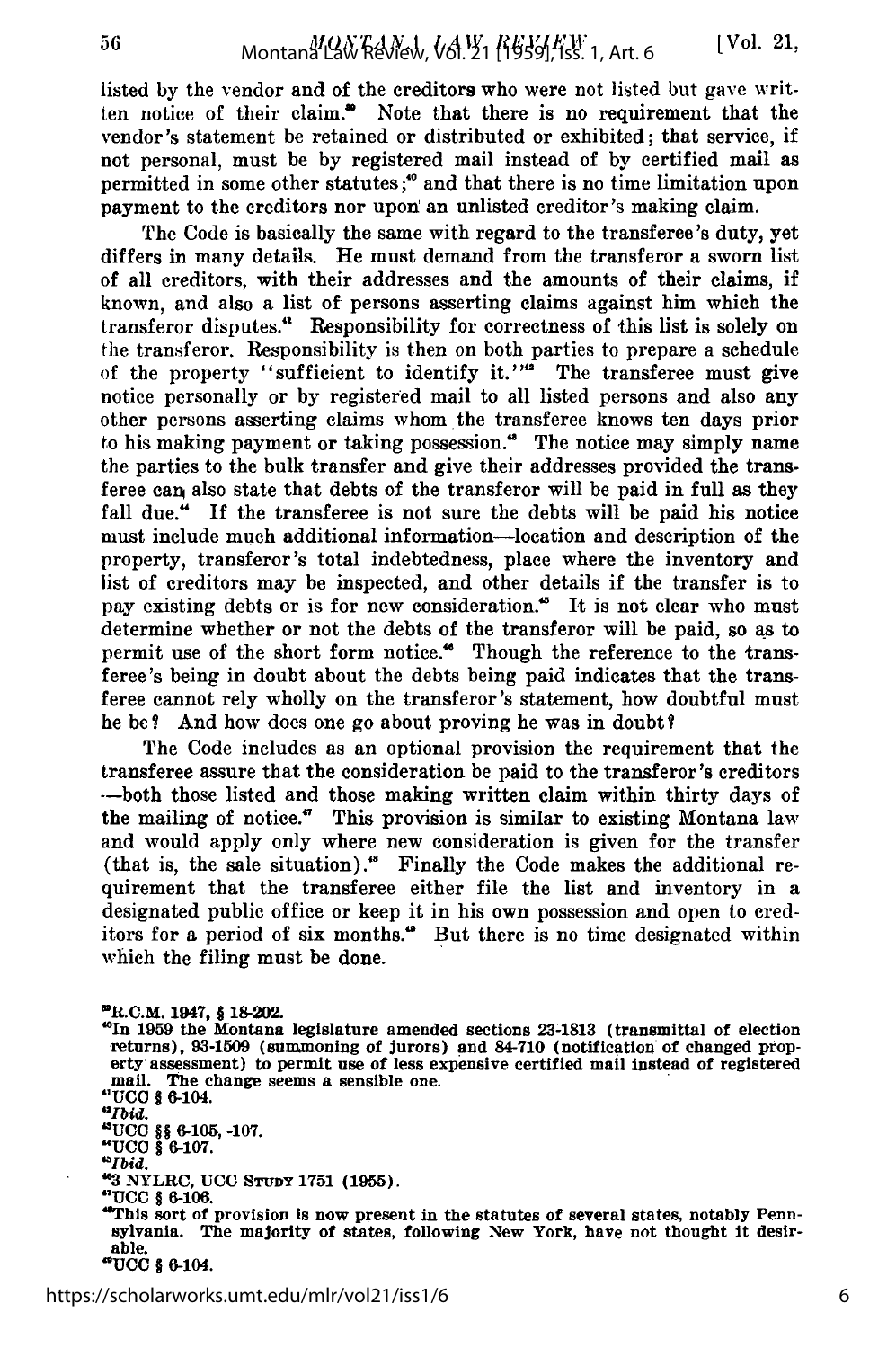# *ARTICLE 6: BULK TRANSFERS* Kimball: Article 6: Bulk Transfers

## *Consequence of Violation of Transferee's Duty*

Under Montana law a bulk sale where the vendee has not complied with the statute is "fraudulent and void" as to the business creditors intended to be protected. $^{\circ}$  The vendee in such case is a trustee of the property and must deliver it up or account for its value to a demanding creditor. $<sup>51</sup>$  It is probably true, however, that the sale is not truly void (in the</sup> sense of being ineffective even between the parties) and that a bona fide purchaser from the vendee for value without notice of the vendee's noncompliance with the statute will, under general principles, take good title.

The Code specifies that noncompliance will render the transfer "ineffective against any creditor of the transferor." $^{52}$  It is said to be implicit in the Code that to this could be added: "whose debt is not paid as matured."<sup>33</sup> Likewise a failure to notify some of the creditors can be cured by paying them off.' The non-complying transferee will in all probability be considered a receiver of the property and may also be personally liable to creditors.<sup>56</sup> There is specific provision that the bona fide purchaser for value and without notice from the transferee takes good title."

## *Sales at Auctian*

Auction sales present peculiar difficulty. In all probability the Montana bulk sales law does not cover the sale by auction; it is simply not geared to that problem." The Code, however, has stopped this loophole by making the auctioneer who is aware that he is conducting a bulk sale assume the responsibilities which in ordinary bulk transfers are imposed on the transferee. $\mathbf{B}$  If the auctioneer knows the auction is disposing of a major part of the seller's inventory and fails to give the proper notice to creditors or fails to see that the proceeds are applied to their claims (where this optional provision is adopted), he is personally liable to the creditors as a class up to the amount of the net proceeds of the auction.

#### *Penalty for Perjury*

The Montana bulk sales statute makes falsification by the vendor in the statement which he is required to give to the vendee an offense punishable by imprisonment of one to five years or by a fine not exceeding

**'UCC §** 6-104. **6 3HAWK LAND, SALES AND BULK SAYE, 173 (1958).**

*"Ibid.*

7

<sup>-</sup>R.C.M. 1947, **§** 18-202. "'Wheeler & Motter Mere. Co. v. Moon, 49 Mont. **307,** 317, 141 Pac. **O65** (1914).

<sup>&</sup>quot; 3 NYLRC, **UCC STUDY** 1744-46 **(1955). "UCC** § 6-110.

<sup>&</sup>quot;TStates in a similar position with respect to auction sales, New York for example, have held bulk sales laws inapplicable to auctions. **3** NYLRC, **UCC STUDY** 1731, <sup>1751</sup>**(1955).** By a **1955** enactment it was made unlawful in Montana to sell new merchandise at public auction without license (R.C.M. 1947, § 66-222), unless it is a sale by an individual who maintains an established retail sales outlet and an inventory of goods in the county (R.C.M. 1947,  $\S~66-229$ ). This would seem to require a license for one who wished to sell all his merchandi for one who wished to sell only a major part of inventory or who wished to sell his equipment or other personalty used in the business. Application for a license must be filed with the county treasurer ten days before the auction (R.C.M. 1947, § 66-223), giving constructive notice to creditors. The defects in this statute as protection for creditors are not only that notice is merely constructive but that the threat of punishment for a misdemeanor against the seller is likely insufficient deterrent to a debtor who wants to sell and abscond. **-UCC §** 6-108.